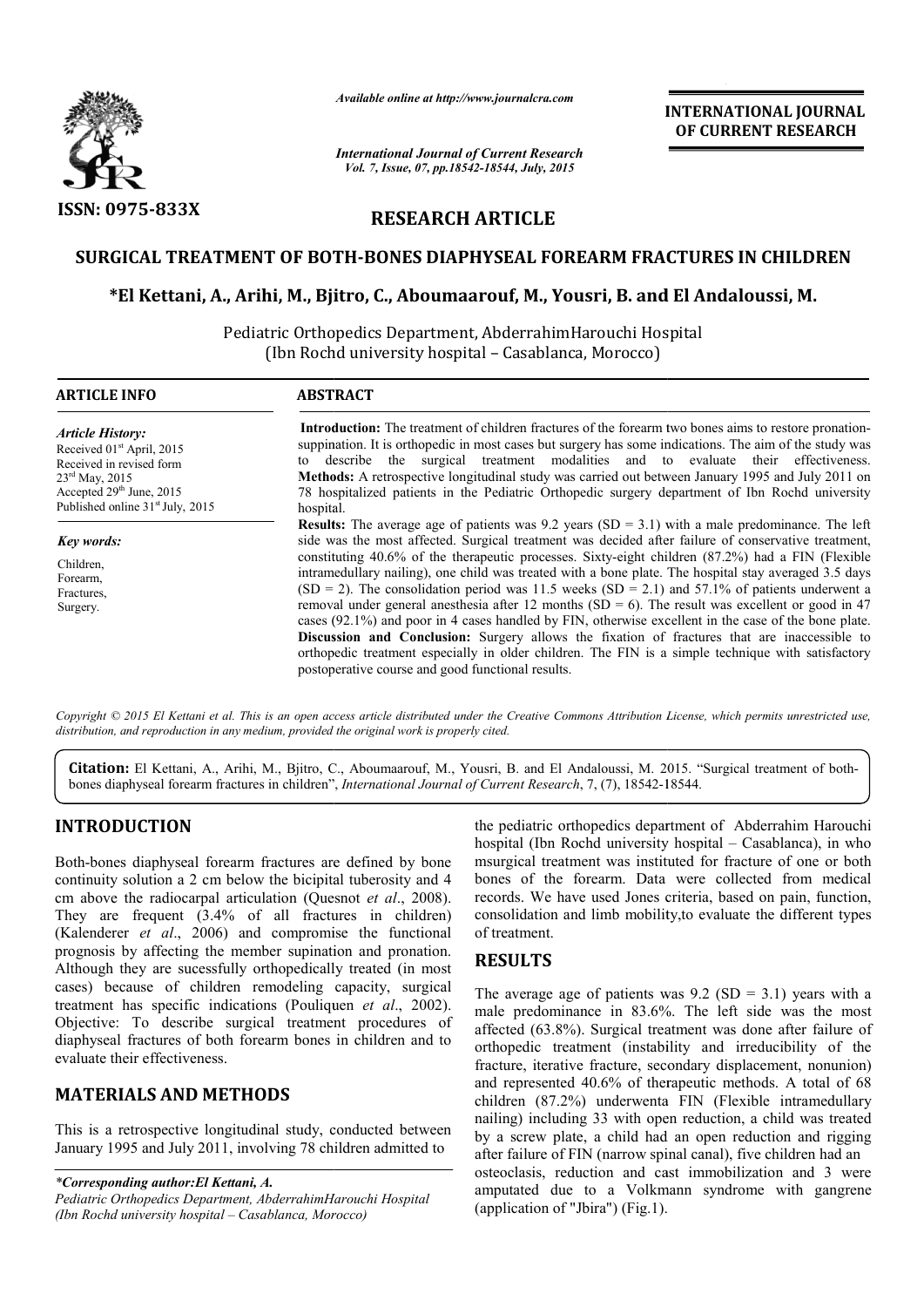The average duration of hospital stay was  $3.5 \pm 2$  days and the consolidation period  $11.5 \pm 2.1$  weeks. Material ablation was performed under general anesthesia in 57.1% of cases after 12  $± 6$  months.

According to Jones criteria, results were excellent or good in 47 cases (92.1%) and poor in 4 cases treated by FIN: 3 cases of nonunion and one case of synostosis, But excellent in the case of the screw-plate (Table 1)



**Fig. 1. Distribution of surgical treatment procedures in our study**

| Table I. Results of different types of surgical treatment (amputations excluded) according to Jones criteria |  |  |  |
|--------------------------------------------------------------------------------------------------------------|--|--|--|
|--------------------------------------------------------------------------------------------------------------|--|--|--|

| Types of surgical treatment               | <b>Excellent results</b> | Good results             | Average results | Poor results | Patients lost to follow up |
|-------------------------------------------|--------------------------|--------------------------|-----------------|--------------|----------------------------|
| FIN                                       | 45                       | ◠                        |                 |              |                            |
| N:68                                      |                          |                          |                 |              |                            |
| <b>SP</b>                                 |                          | $\overline{\phantom{a}}$ |                 |              |                            |
| $N=1$                                     |                          |                          |                 |              |                            |
| Surgical reduction and rigging            |                          |                          |                 |              |                            |
| $N=1$                                     |                          |                          |                 |              |                            |
| Osteoclasis, reduction and immobilization |                          |                          |                 |              |                            |
| $N=5$                                     |                          |                          |                 |              |                            |
| Total                                     | 50                       |                          |                 |              | 19                         |
| $N = 75$                                  |                          |                          |                 |              |                            |

FIN : Flexible Intramedullary Nailing; SP : Screw Plate



**Fig.2. Flexible intramedullary nailing technique**